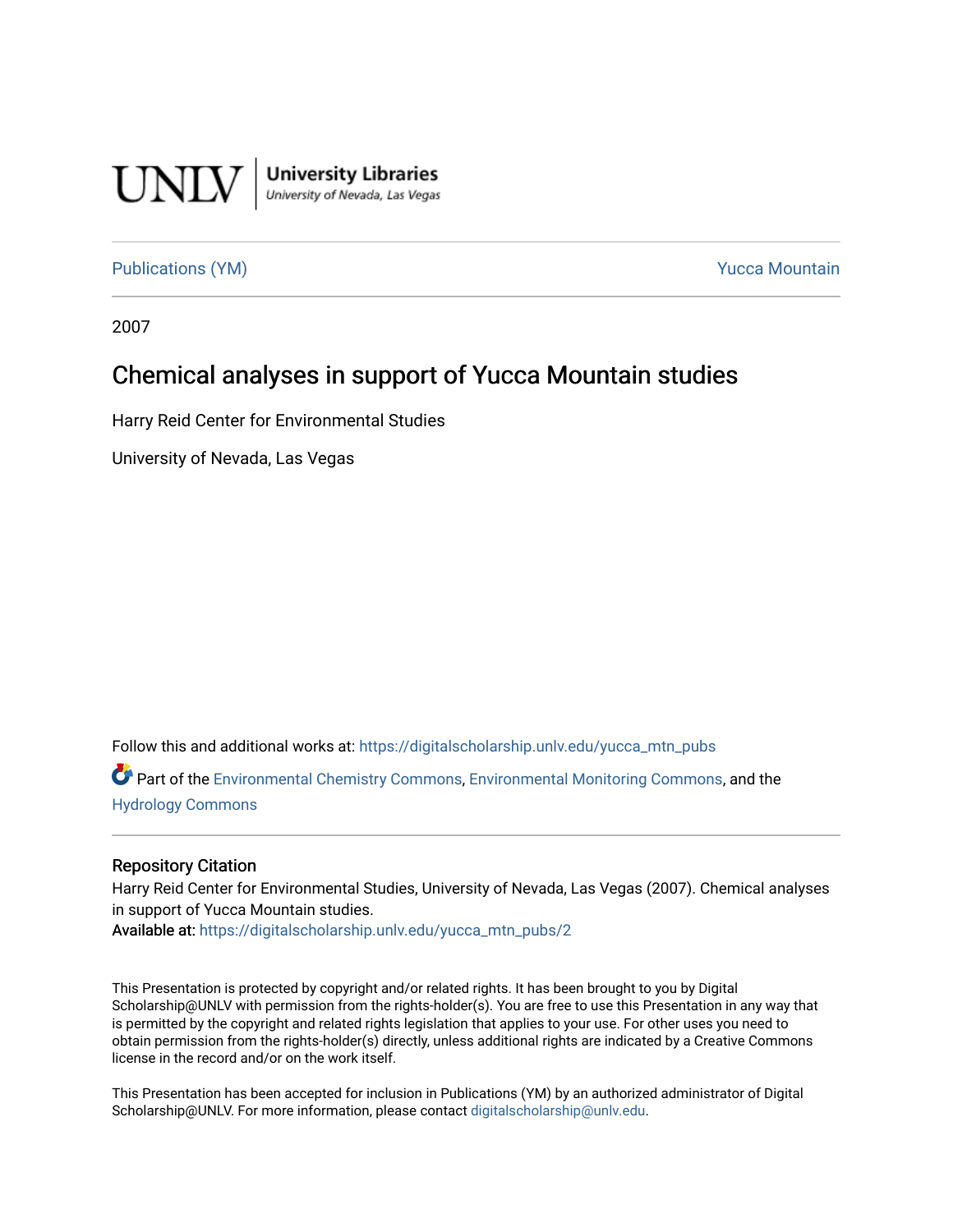**Chemical Analyses in** Support of Yucca **Mountain Studies Mountain Studies**

*Harry Reid Center for Environmental Harry Reid Center for Environmental Studies, University of Nevada, Las Vegas Studies, University of Nevada, Las Vegas*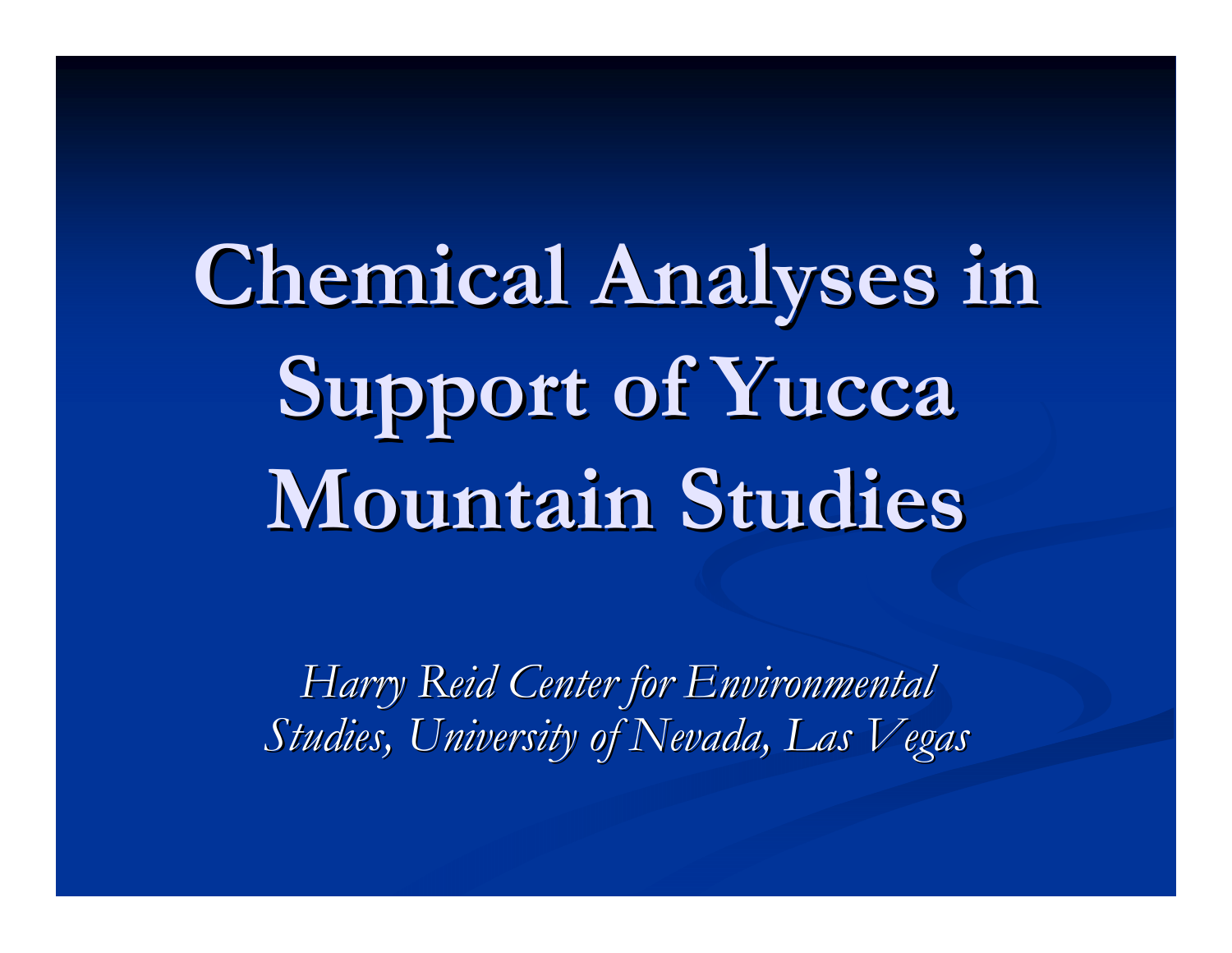# **Research Objectives Research Objectives SIP-UNLV-034**

- **Provide preparation of injectates, sorption** studies and analyses for tracer tests
- $\blacksquare$  Provide REE, trace metals, majors and field measurement data from wells of the Nye County measurement data from wells of the Nye County Early Warning Drilling Program (NCEWDP) Early Warning Drilling Program (NCEWDP) and Inyo County and Inyo County
- $\blacksquare$  Other laboratory needs as they arise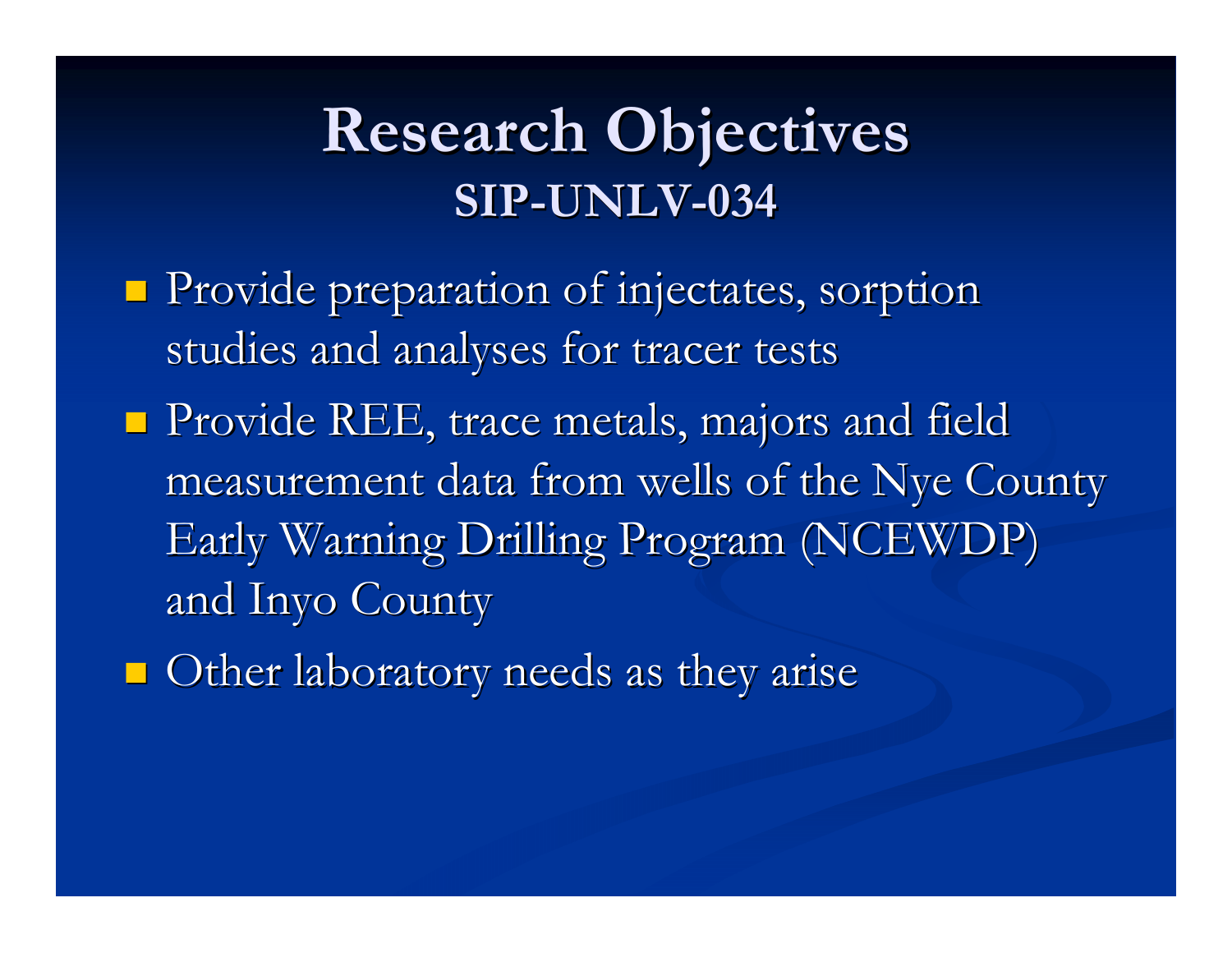## **Tracer Tests Tracer Tests**

- $\blacksquare$  Provide insight into groundwater flow characteristics and contaminant transport processes. processes.
- $\blacksquare$  Important for contaminant migration issues including remediation and safe disposal of hazardous and radioactive materials.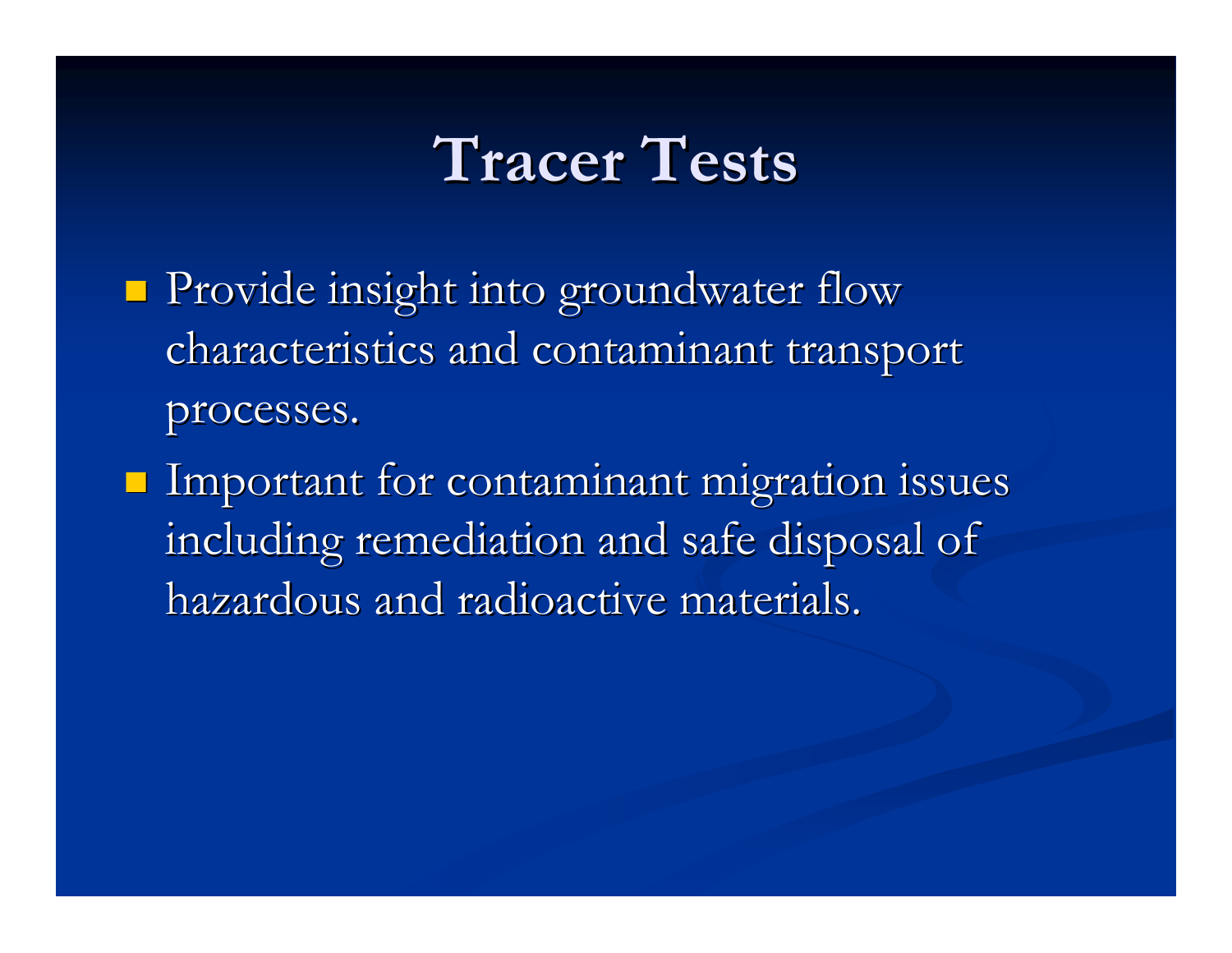# Properties of a Conservative **Tracer**

- $\blacksquare$  Must be water soluble
- $\blacksquare$  Should not sorb to aquifer material
- $\blacksquare$ Should be chemically and biologically stable for the duration of the test
- **Should be foreign to the environment**
- $\blacksquare$  Should be nontoxic
- **Should have good analytical sensitivity**
- $\blacksquare$  Ability for simultaneous analysis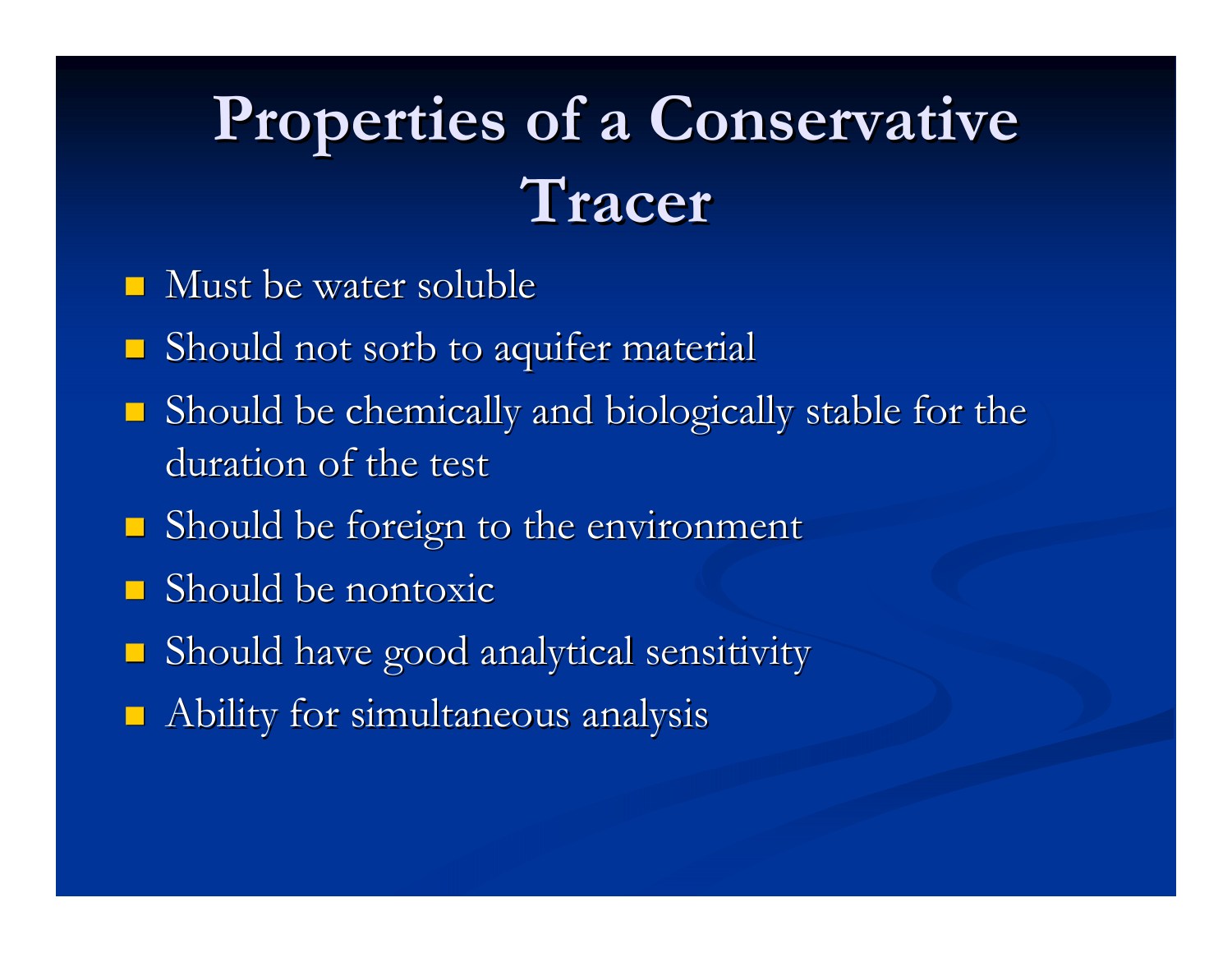## **Chloride and Bromide Chloride and Bromide**

#### $\blacksquare$  Considered almost ideal tracers

- Rarely sorb to soil particles
- $\blacksquare$  Anion exclusion  $\blacksquare$ – repulsion of anions from negatively charged solid particles
- $\blacksquare$  Concentration of Br generally much less than Cl in matrix waters matrix waters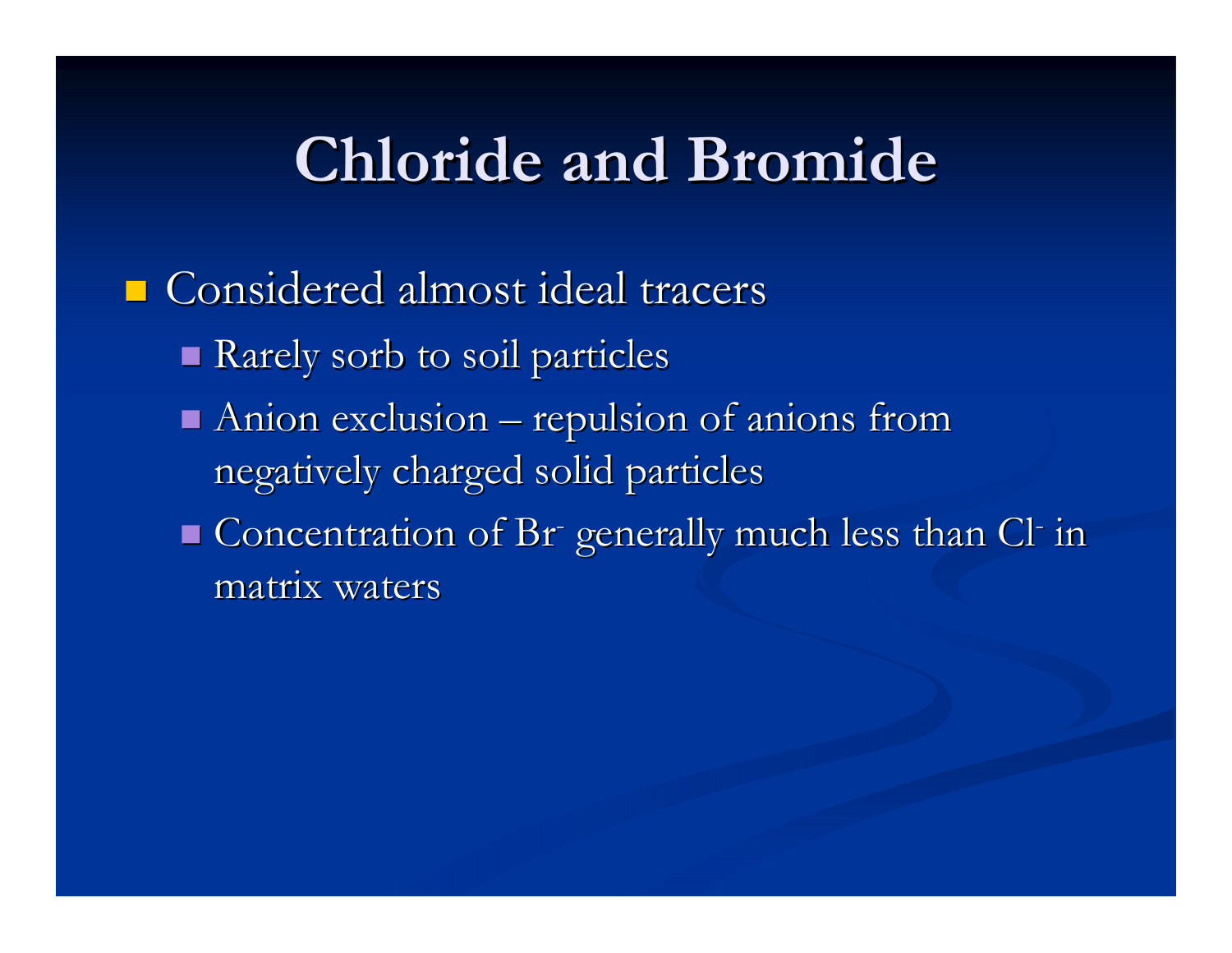### Fluorinated Benzoic Acids







**2,6-DFBA 2,4,5-TFBA 2,3,4,5-TFBA**



•Benson and Bowman, 1994, Soil Science, 58(4) 1123-1129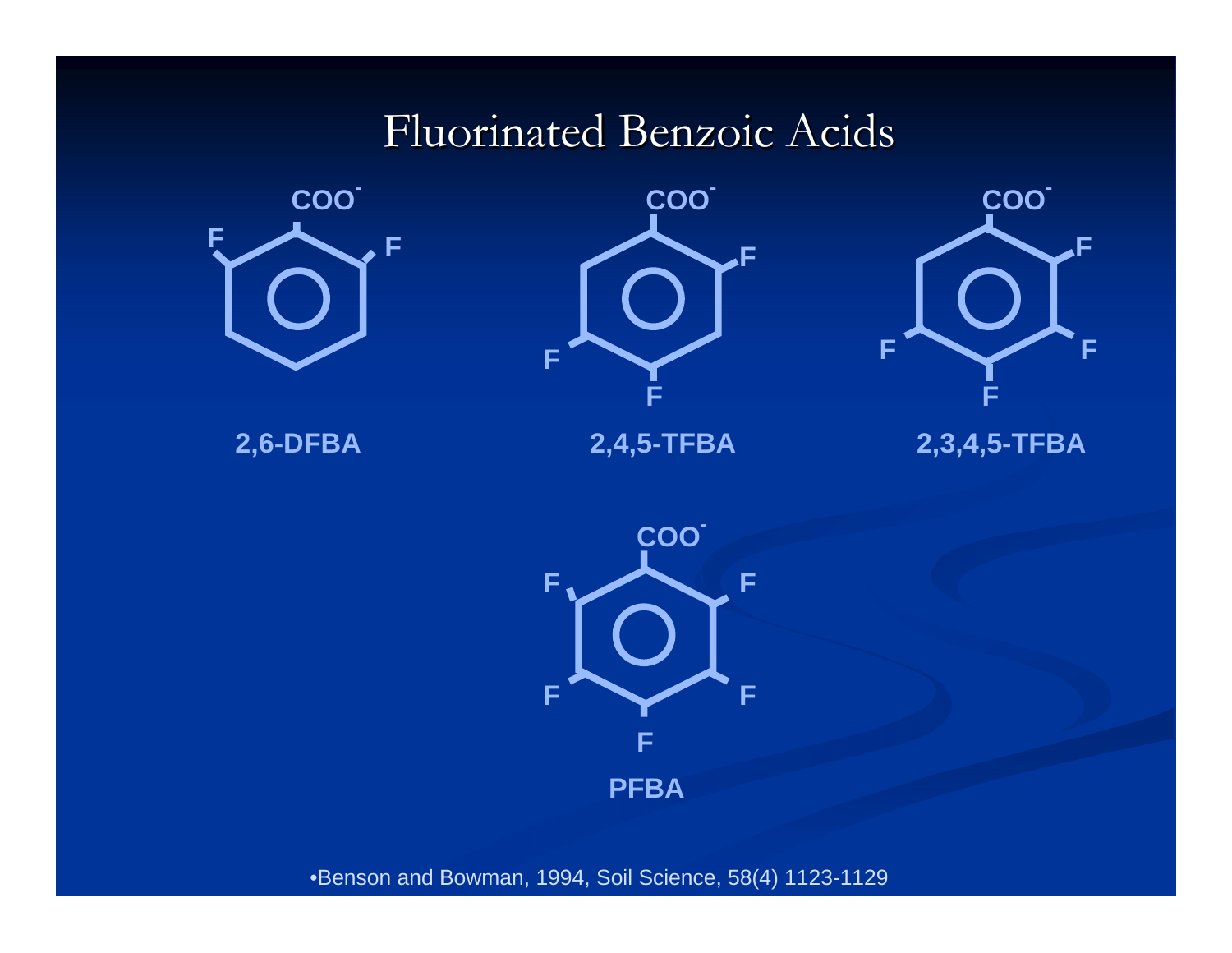## **Benzoate Tracers Benzoate Tracers**

- $\Box$ Mobility mimics bromide
- Can degrade
- Sorption and transport are pH dependent
- pKa values low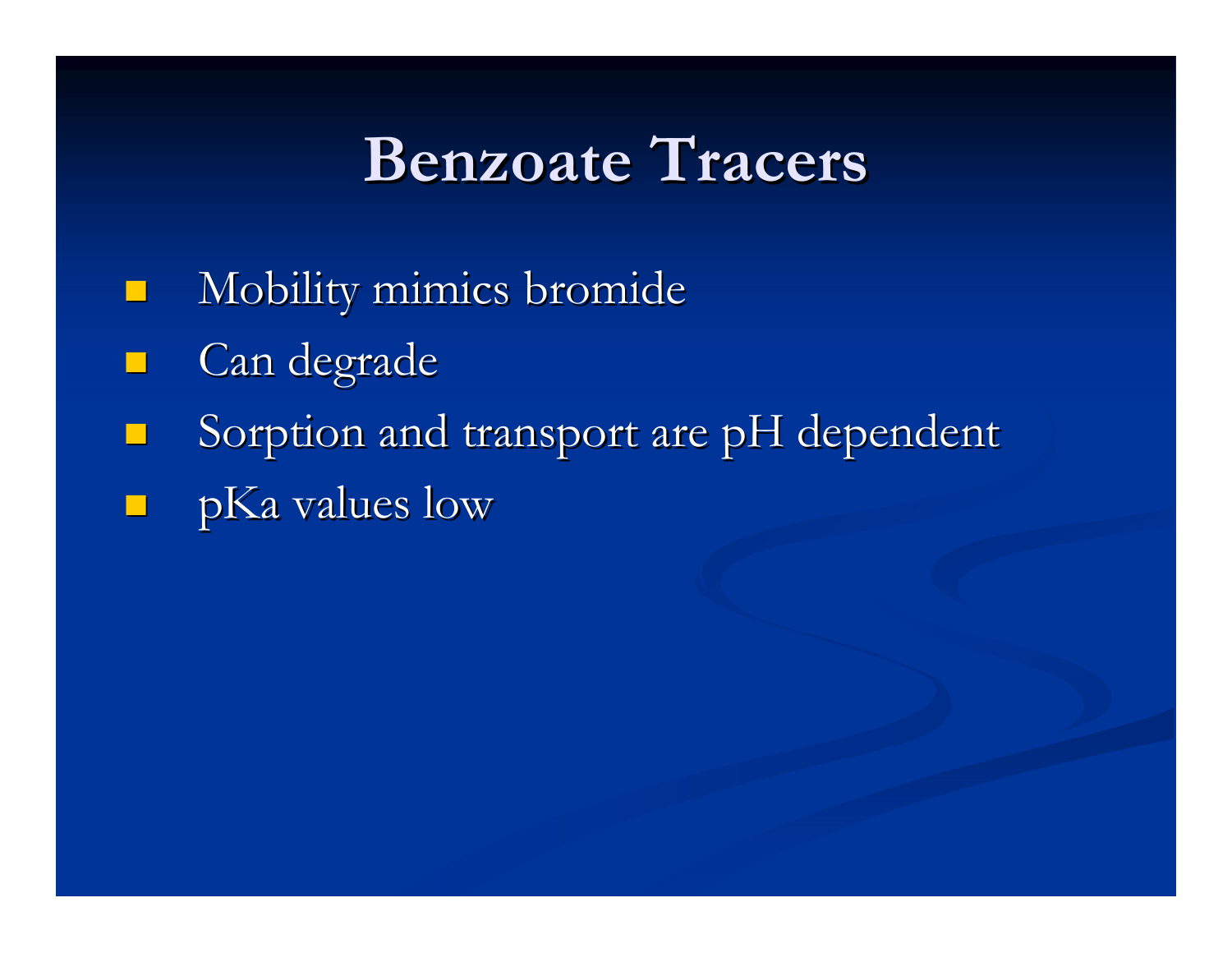# $p$ **Ka** =  $p$ **H** +  $log$  [HA] / [A-]

- $\Box$  pka's of FBA's range from ~2.5 ~4.0
- **P** pH system will influence retention of FBAs in geologic material geologic material
- $\blacksquare$  At pH's above the pKa, anionic form dominates.
- Geologic material generally negatively charged Geologic material generally negatively charged  $\blacksquare$  At neutral pH, FBA tracers will be greater than 99% in anionic form, as pH becomes more acidic, tracer potentially more reactive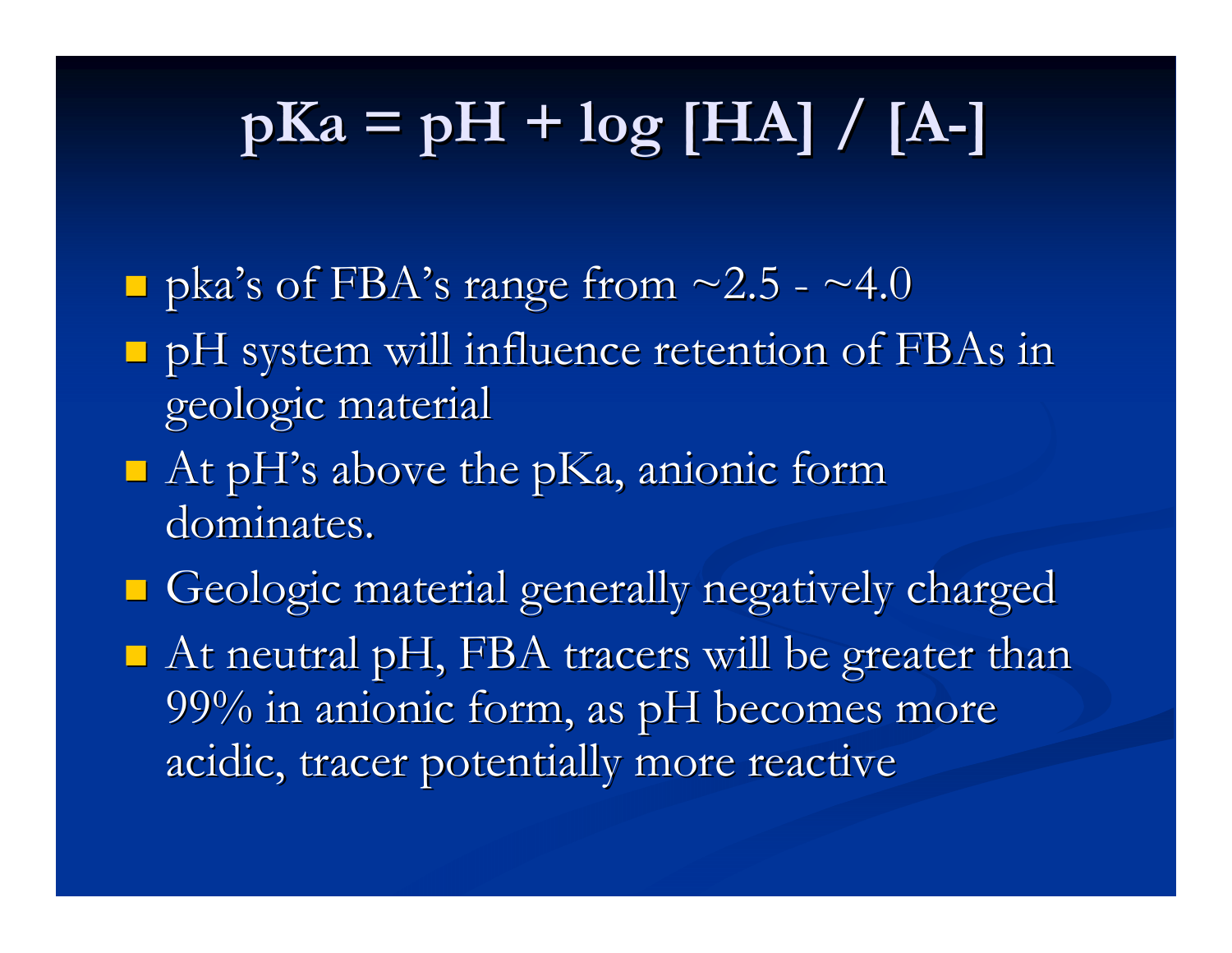## **Batch Tests Batch Tests**

- $\blacksquare$  Used to evaluate the stabilities of potential tracers in an environment that closely simulates that of the tracer test
- **Looking for changes in tracer concentration due** to sorption of tracer onto rock or biodegradation by microbes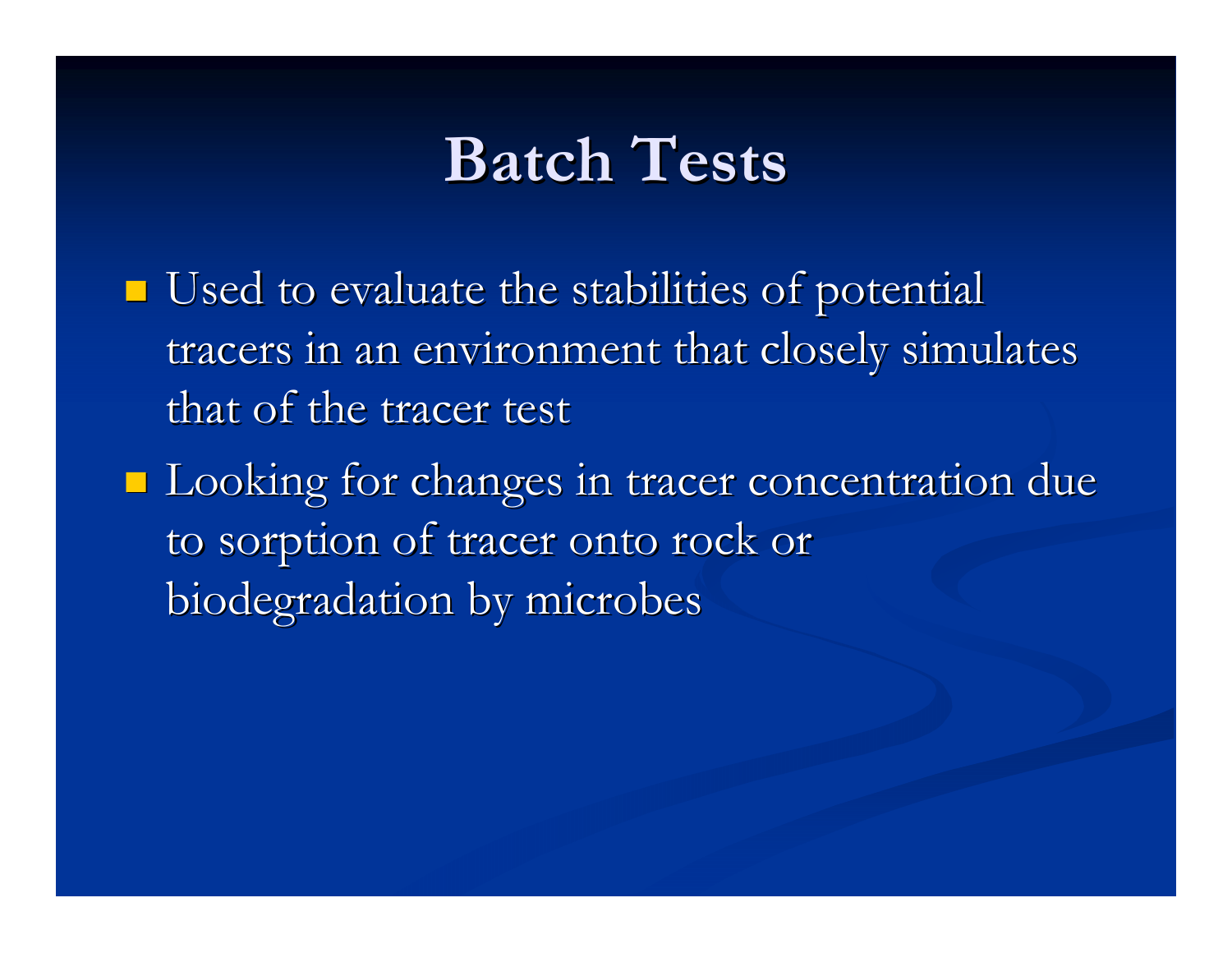### **Batch Test Batch Test**

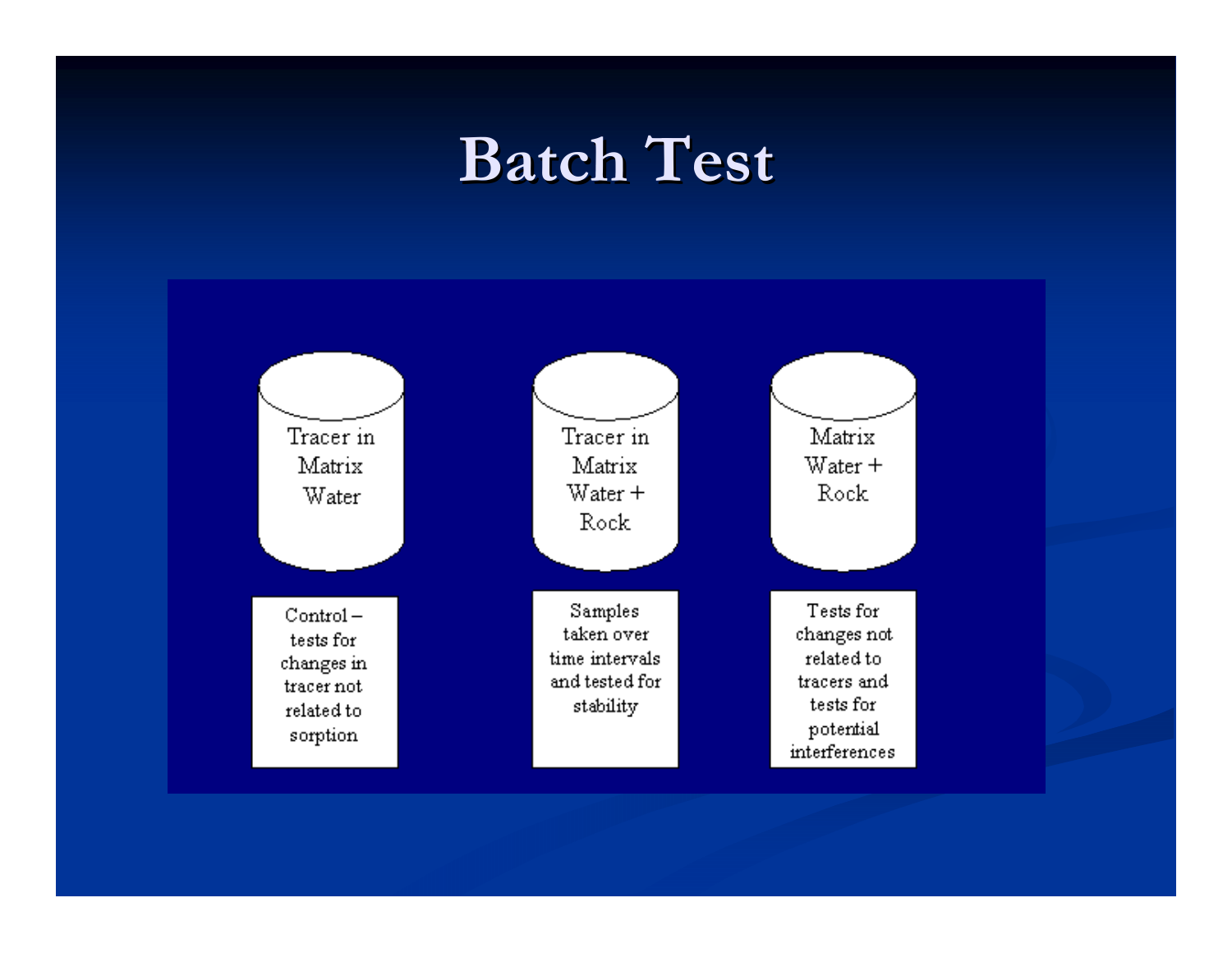#### Normalized Tracer Concentrations in 1st Single-Well Test Indicate Minimal Diffusion into Stagnant Water



Tracer concentrations normalized to injection mass Graph courtesy of P.Reimus/LANL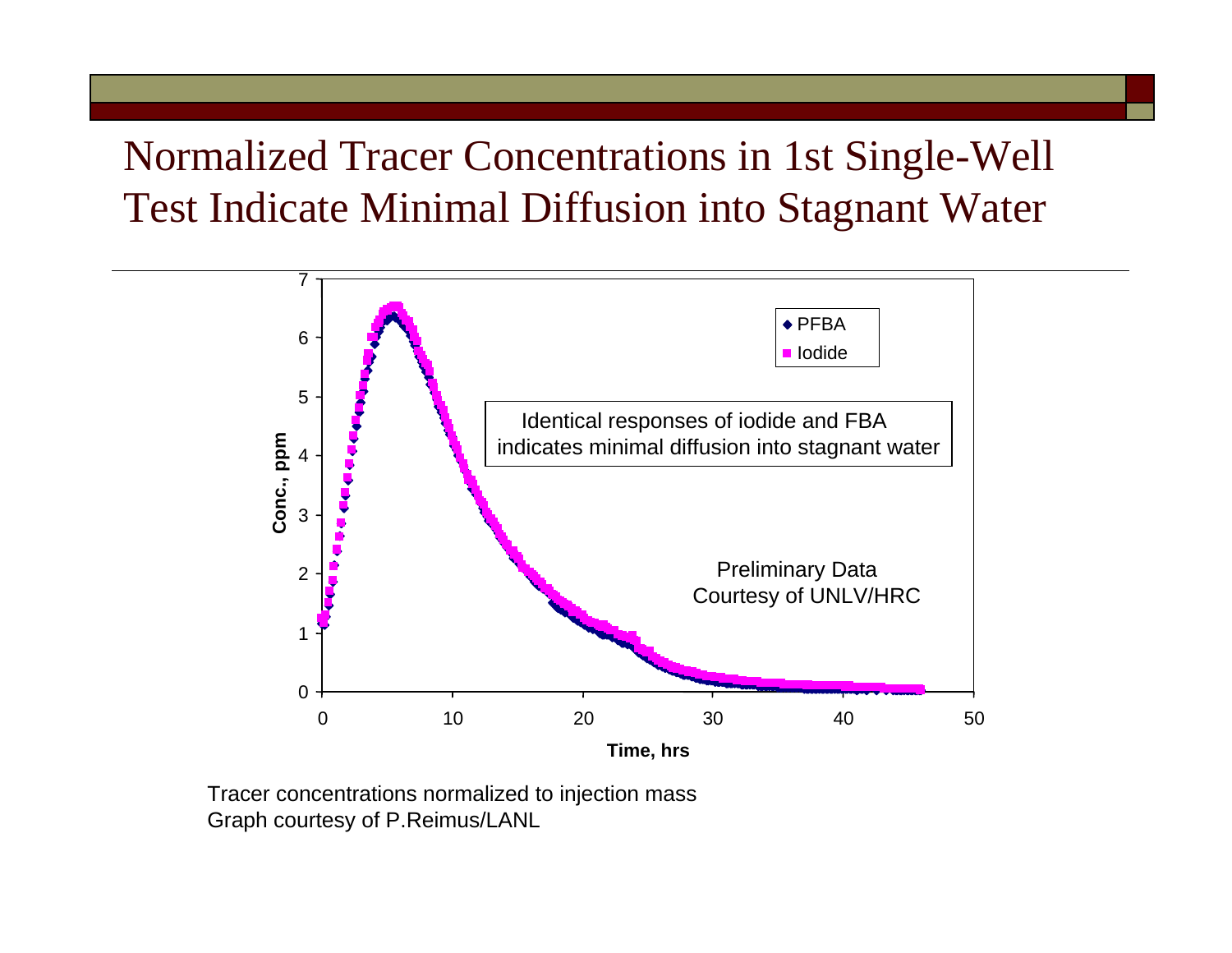# **Methods of Analysis Methods of Analysis**

 $\blacksquare$  Organics  $\cdot$  $\mathcal{L}_{\mathcal{A}}$ – High Performance Liquid Chromatograph (HPLC) with UV/Vis detector  $\blacksquare$  Inorganics – Ion Chromatograph (IC) with conductivity detector  $\blacksquare$  Rhenium  $\blacksquare$ – Ion Coupled Plasma Mass Spectrometer (ICP-MS)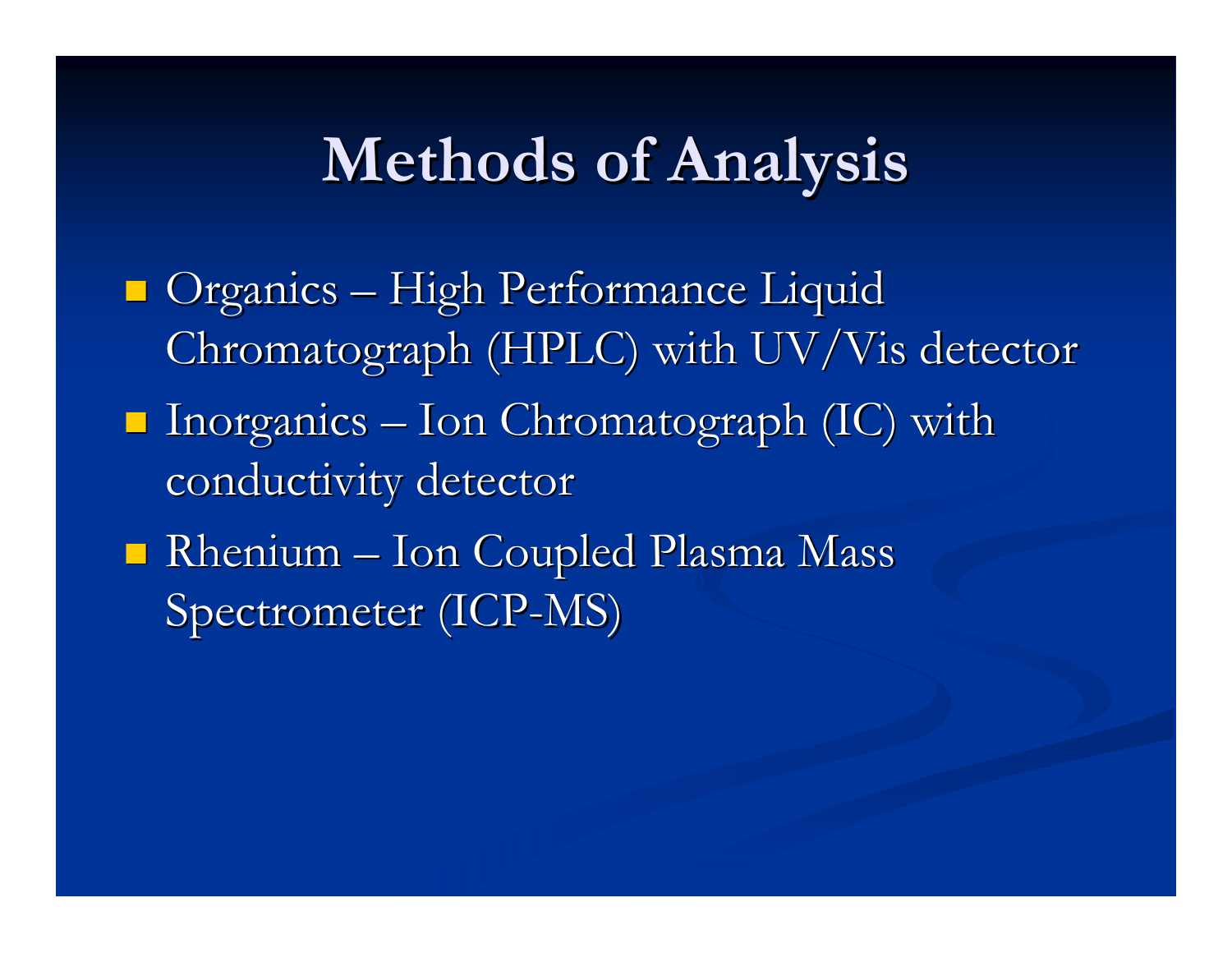- $\blacksquare$  Two conservative (nonsorbing) tracers with different diffusion coefficients in each test
- $\blacksquare$  Tracers diffuse into the rock, and the larger molecules cannot enter the pore spaces that the smaller molecules can and will travel faster through the water.
- $\blacksquare$ Identical responses of halide and fluorinated benzoate indicate no appreciable diffusion into storage porosity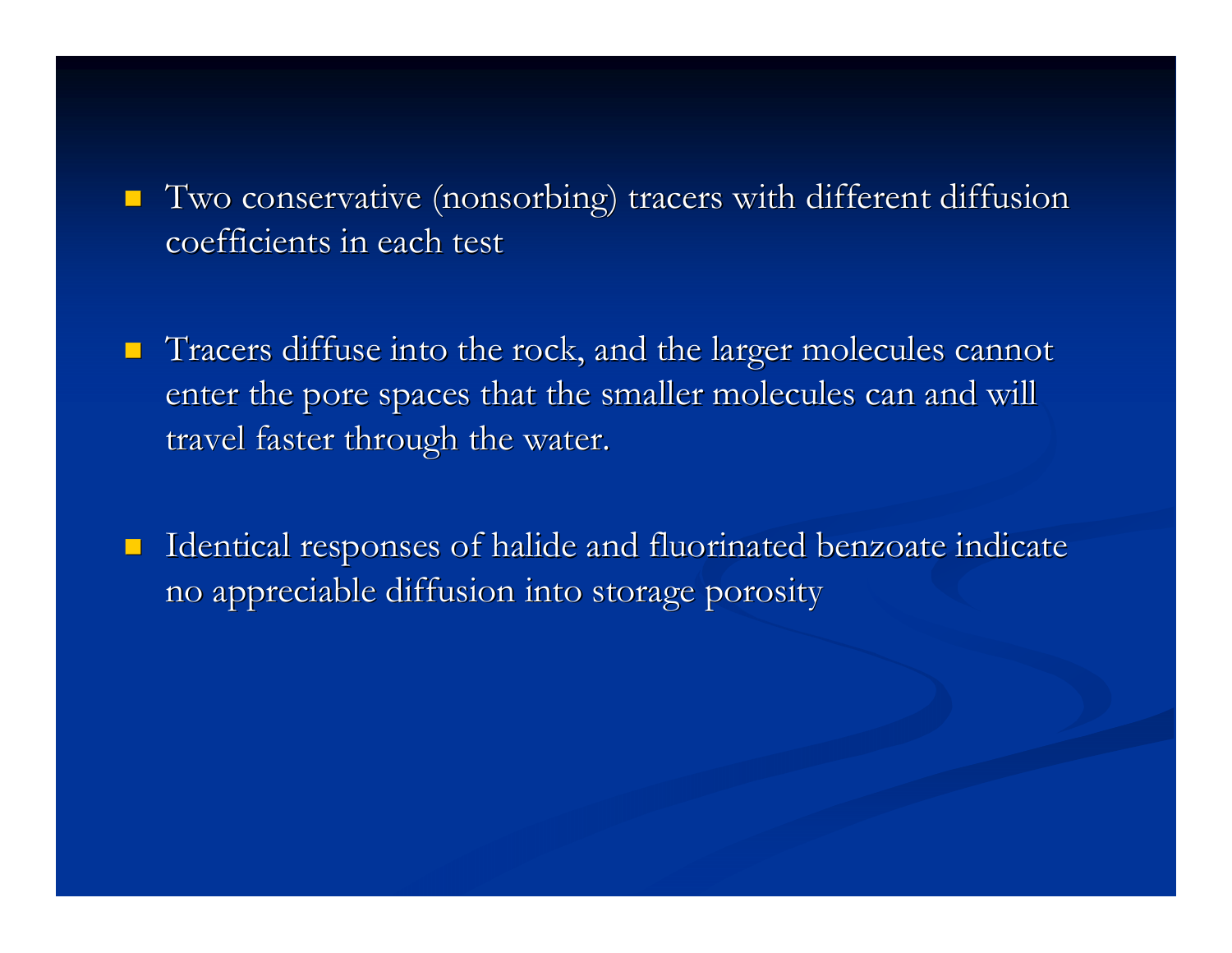# **Progress Progress**

 $\blacksquare$  Since 2003, we have completed four tracer tests.

- **Site 22 Cross Site 22 Cross-Hole Tracer Test Using Hole Tracer Test Using Perrhenate Perrhenate – Rhenium, Iodide Rhenium, Iodide**
- **Single Well, Push/Pull Tracer Test at Well NC Single Well, Push/Pull Tracer Test at Well NC-EWDP 22S – PFBA and Iodide PFBA and Iodide**
- **Single Well, Push/Pull Tracer Test at Well NC Single Well, Push/Pull Tracer Test at Well NC-EWDP 22S – 2,3,4,5 TFBA and Iodide 2,3,4,5 TFBA and Iodide**
- Cross-Hole, Multiple-Well Tracer Test at Site 22 <del>–</del> **Lithium, Bromide, 2,6 DFBA, 2,5 DFBA and 2,4,5 TFBA Lithium, Bromide, 2,6 DFBA, 2,5 DFBA and 2,4,5 TFBA**
- $\blacksquare$  Currently working on a natural gradient cross-hole tracer test  $-$  PFBA and Bromide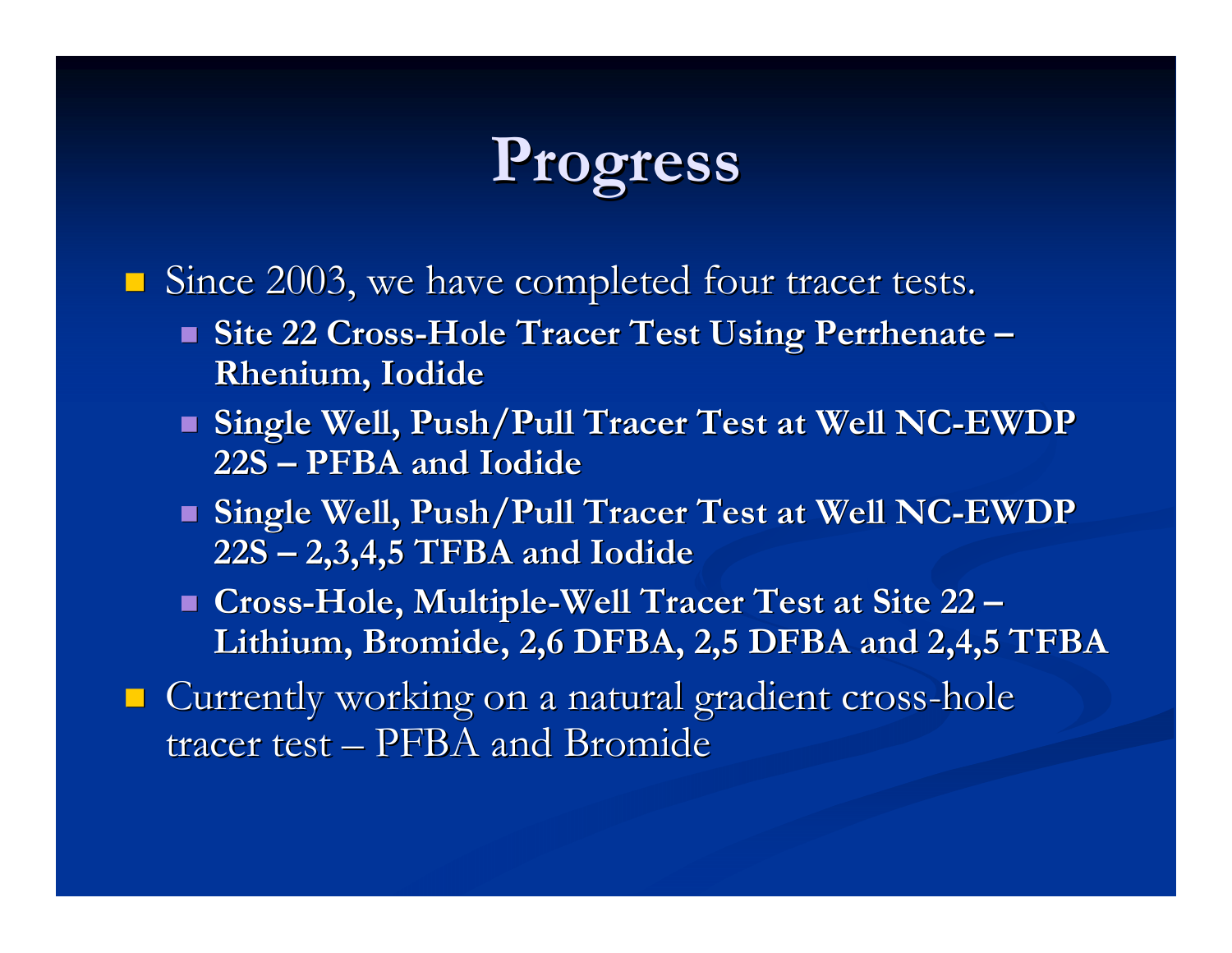### **Total Samples Analyzed and Submitted to TDA Between FY03 and FY06 TDA Between FY03 and FY06**

#### NCEWDP and INYO

- **REEs: 38**
- **Trace Metals: 49**
- **Field Measurements: 71**
- $\blacksquare$  Cations: 173
- $\blacksquare$  Anions: 176

Tracers **I** Inorganics: 2946

Organics: 2290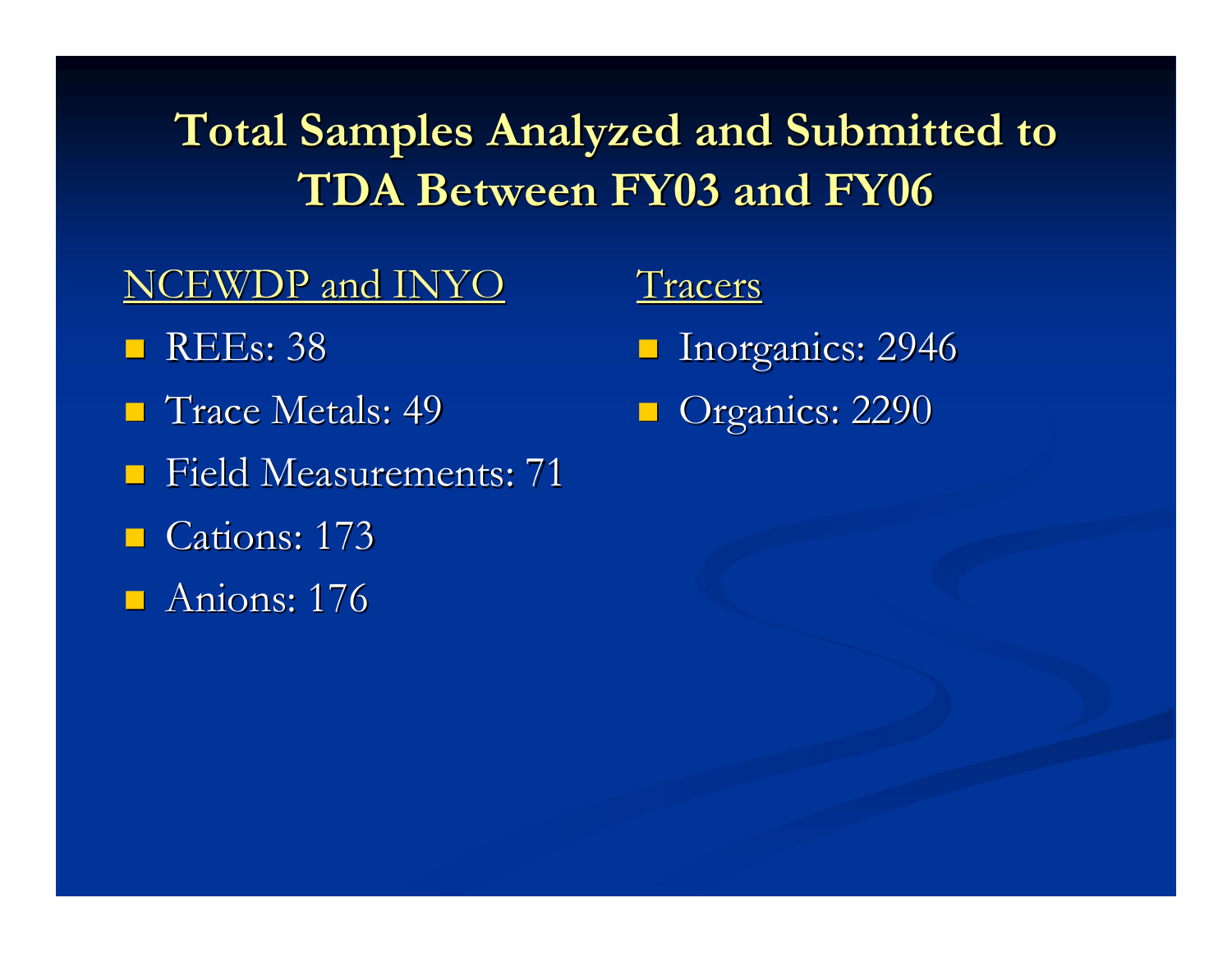## **Task Members Task Members**

#### **Tracers**

- **Nicole** McGinnis/Jeanette Daniels – – organics
- Amber Howerton/Julie Bertoia -- inorganics

#### $\blacksquare$ NCEWDP/Inyo County

- $\blacksquare$  Tatjana Jankovic  $\cdot$ – field measurements
- $\blacksquare$  Caixia Guo REEs
- $\blacksquare$  Kaz Lindley  $\blacksquare$ – Trace Metals
- $\blacksquare$  Julie Bertoia/Caixia Guo majors